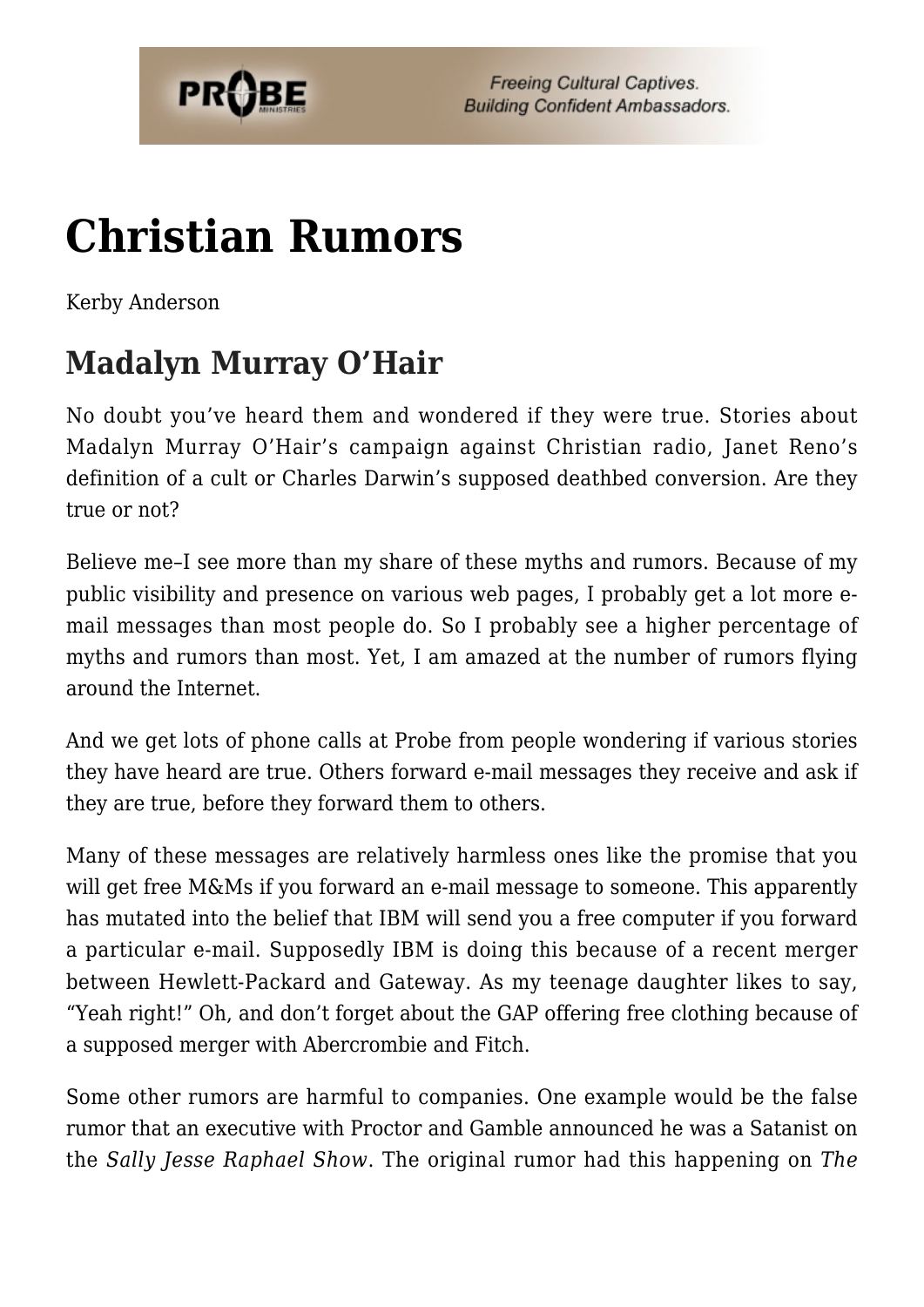

*Donahue Show*. And then there's the rumor that the designer Liz Claiborne told the *Oprah* audience that she donates profits to the Church of Satan. None of these rumors are true, yet these e-mails still show up in Probe's inbox on a fairly regular basis.

In this article I want to address what I consider to be the major myths and rumors that are spread by the Christian community. With so many, I had to be selective; so I tried to focus on those persistent myths spread by Christians and some of the rumors which seem to nearly have a life of their own.

The most persistent rumor in the Christian community over the last few decades is the mistaken belief that atheist Madalyn Murray O'Hair has been trying to ban religious broadcasting through petition RM 2493. Back in December 1974, there was a petition by Jeremy Lanaman and Lorenzo Milam to investigate radio stations with non-commercial educational licenses. The FCC unanimously rejected the petition in August 1975. But somehow the original information mutated into the current rumor that Madalyn Murray O'Hair was trying to remove Christian radio stations from the airwaves. The rumor wasn't true when she was alive, and certainly isn't true now. Nevertheless, the FCC has received millions and millions of bogus petitions. Let me state once again, the rumor isn't true and all of us should do what we can to stop the rumor.

## **Janet Reno, Enemy of Christians**

I am trying to address what I consider to be the major myths and rumors that are spread by the Christian community. Many of these show up in e-mails, while others are repeated by Christian speakers and believed to be true, even though they are false.

One persistent rumor has been attributed to former Attorney General Janet Reno, who supposedly defines Christians as belonging to a cult. Let me quote from one variation of the e-mail.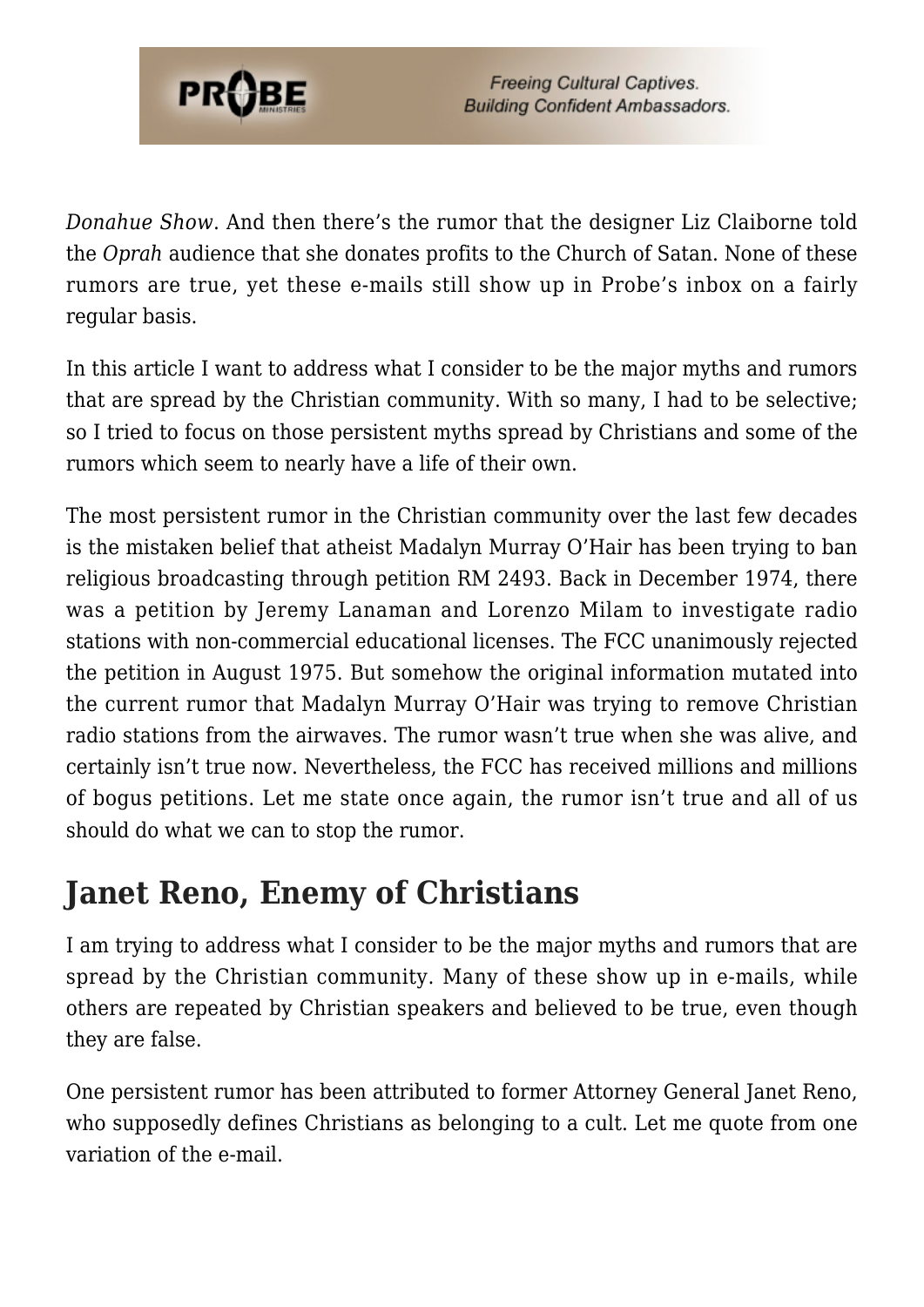

**Freeing Cultural Captives. Building Confident Ambassadors.** 

*Are you a cultist, ACCORDING TO JANET RENO?? . . . I certainly HOPE SO!! Attorney General Janet Reno, "A cultist is one who has a strong belief in the Bible and the Second Coming of Christ; who frequently attends Bible studies; who has a high level of financial giving to a Christian cause; who home schools their children; who has accumulated survival foods and has a strong belief in the Second Amendment; and who distrusts big government. Any of these may qualify a person as a cultist but certainly more than one of these would cause us to look at this person as a threat, and his family as being in a risk situation that qualified for government interference." Janet Reno, Attorney General, USA Interview on 60 Minutes, June 26, 1994 Do you qualify? Are you (as defined by the U.S. Attorney General) a threat? If any of these apply to you then you are!! This worries me. Does it worry you? Let's impeach her too!!! Everyone in this country "The land of the free" with computer access should copy this and send to every man, woman and child who can read.*

The quote is a hoax, but that didn't stop many Christians from trying to send this e-mail to nearly everyone they knew that had access to the Internet. Even now that Janet Reno is no longer Attorney General, this e-mail still circulates on a fairly regular basis.

Here are the facts. According to CBS, Janet Reno did not appear on *60 Minutes* in 1994. And it is doubtful that she would ever say something so inflammatory on this program or any other program. If she had, certainly it would have made frontpage news to define millions of Christians as "cultists" and a "threat" to society.

The Office of Legislative Affairs in the Justice Department says they believe the quote first appeared in the August 1993 edition of the "Paul Revere Newsletter" published by the Christian Defense League in Flora, Illinois. The group has been described by some as a "far right hate group" holding to racist and anti-Semitic views. The newsletter subsequently ran a retraction.

This is the unfortunate origin of this persistent e-mail message. Unknowingly,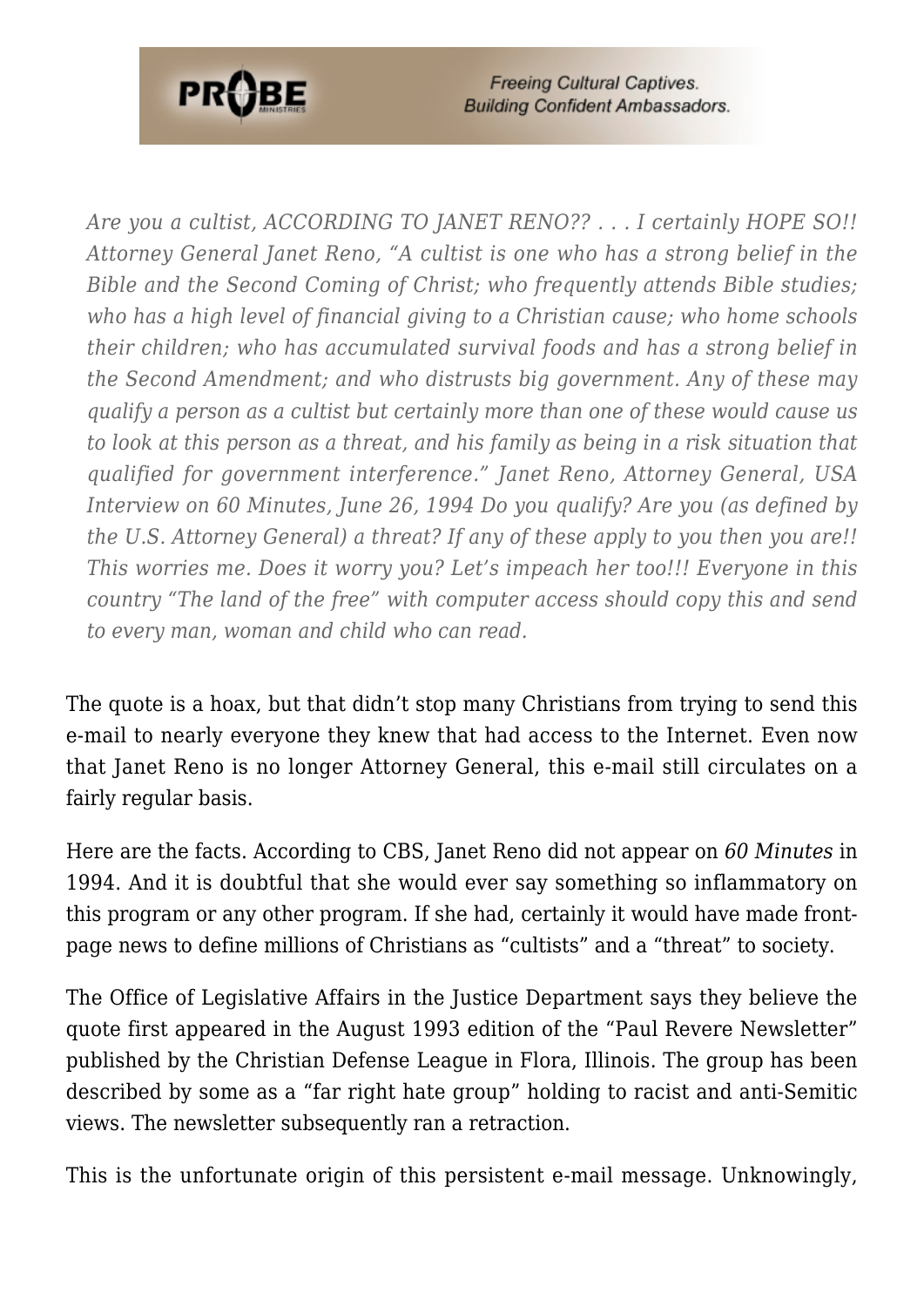

Christians circulated a rumor started by a group bent on attacking the Attorney General. They did so because Christians were attacked as being cultists, thus they spread a rumor that was not true.

# **Joshua's Long Day**

One story that has been around for quite a long time is the myth of NASA discovering Joshua's long day. As the story goes, computers at the space agency discovered that as they went back in time the calculations did not work. Scientists doing orbital mechanics calculations to determine the positions of the planets in the future realized that they were off by a day. A biblical scholar in the group supposedly solved the question when he remembered the passage in Joshua 10:13 which says that "the sun stood still, and the moon stopped" for about a whole day.

Attempts to verify the story through the NASA Spaceflight Center in Maryland never materialized. But that didn't stop the spreading of the story that NASA found computer evidence of a missing day, which thereby verified the story of Joshua's long day.

As it turns out, the apparent origin of this story precedes NASA by many years. Harry Rimmer wrote about astronomical calculations recorded by Professor C.A. Totten of Yale University in his 1936 book *The Harmony of Science and Scripture*. [{1}](#page-7-0) He quotes professor Totten, who said, "[A] fellow professor, an accomplished astronomer, made the strange discovery that the earth was twentyfour hours out of schedule!" He says that Professor Totten challenged this man to investigate the question of the inspiration of the Bible. Some time later, his colleague replied: "In the tenth chapter of Joshua, I found the missing twenty-four hours accounted for. Then I went back and checked up on my figures, and found that at the time of Joshua there were only 23 hours and 20 minutes lost."

Researchers have gone back to Professor Totten's book *Joshua's Long Day and the Dial of Ahaz* (published in 1890) and have not been able to find the story of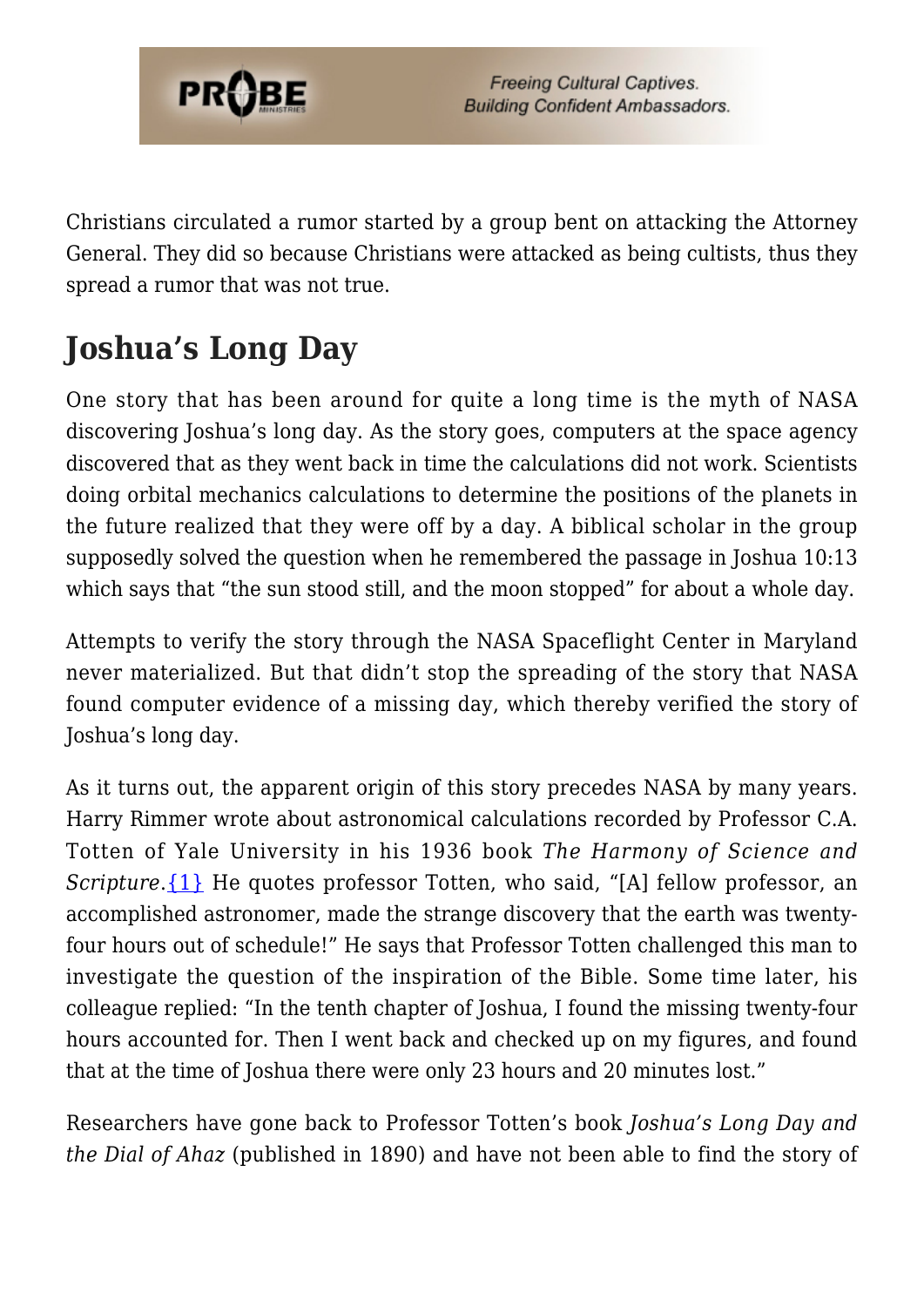

the astronomer. Instead they find his argument for the lost day based upon the chronology of Jesus Christ. He believed that Christ must have been born at the fall equinox and that the world was created four thousand years before Christ was born. He therefore calculates that the world was created on September 22, 4000 b.c. This day must be a Sunday, but using a calendar we find that this date was a Monday. Therefore, argues Professor Totten, Joshua's long day accounts for this "missing day."

As you can see, there is no story about NASA scientists, nor are there even skeptical astronomers. He makes a number of very questionable assumptions in order to supposedly "prove" Joshua's long day.

The story of NASA verifying Joshua's long day is a myth that has been passed down for decades and apparently has its origins from stories recorded even before NASA existed. The story is false.

# **Darwin's Deathbed Conversion**

One of the most persistent stories is the *supposed* conversion of Charles Darwin and his *supposed* rejection of evolution on his deathbed. Christian speakers and writers retell this story with great regularity even though there is good evidence that Darwin remained an agnostic and an evolutionist to the day of his death. And even if the story was true (and it is not), its retelling is irrelevant to whether the theory of evolution is true. Darwin did not recant, and scientists would continue to teach the theory even if he had changed his mind.

The origin of this story can be traced to one "Lady Hope" who started the story after the death of Charles Darwin. On one occasion, Lady Hope spoke to a group of young men and women at the school founded by the evangelist D. L. Moody at Northfield, Massachusetts. According to her, Darwin had been reading the book of Hebrews on his deathbed. She said he asked for the local Sunday school to sing in a summerhouse on the grounds, and had confessed: "How I wish I had not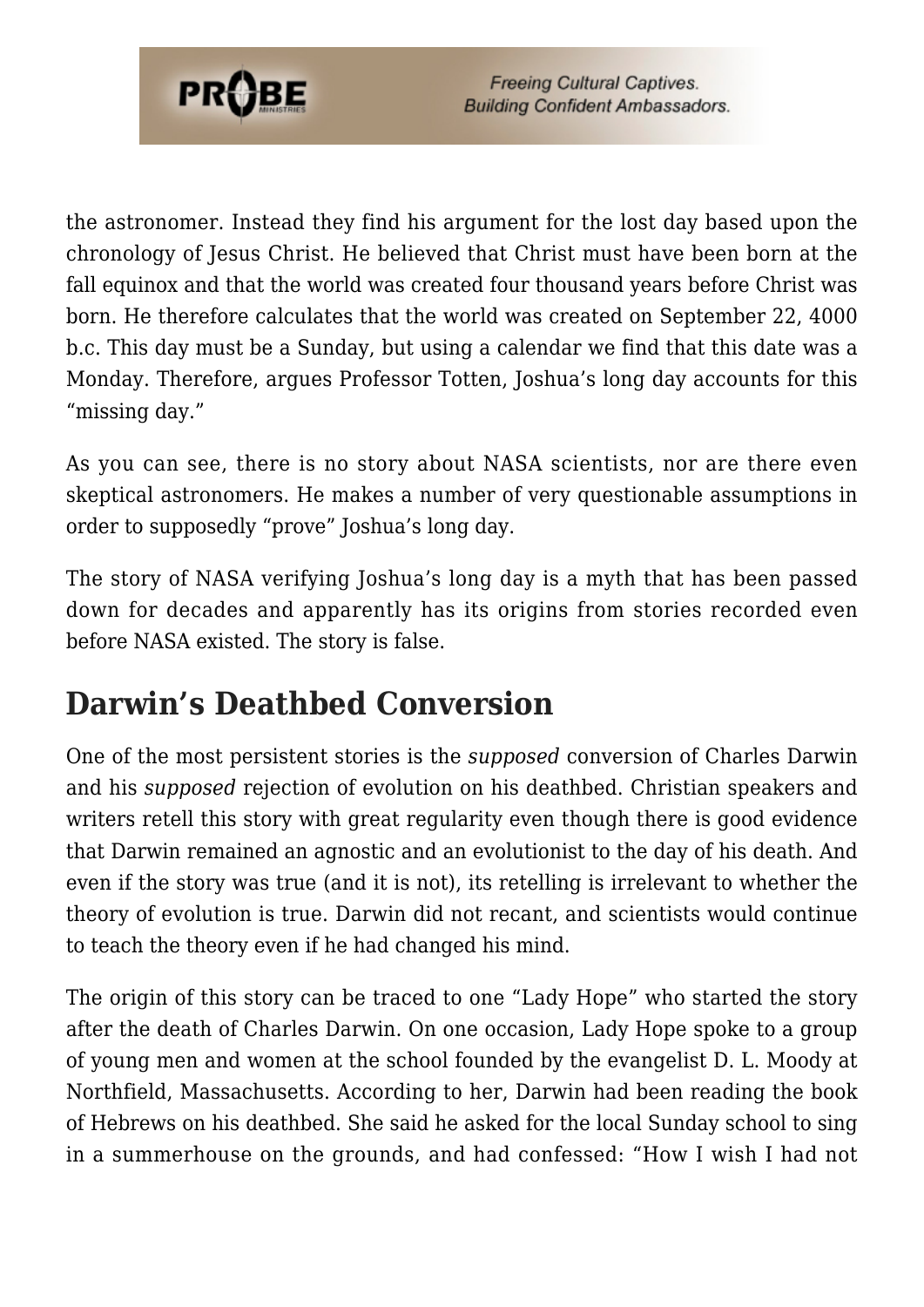

expressed my theory of evolution as I have done." She even said he would like her to gather a congregation since he "would like to speak to them of Christ Jesus and His salvation, being in a state where he was eagerly savouring the heavenly anticipation of bliss." $\{2\}$ 

D. L. Moody encouraged Lady Hope to publish her story, and it was printed in the Boston *Watchman Examiner*. The story spread, and the claims have been republished and restated ever since.

The claims were refuted at the time and were subsequently addressed by Darwin's son and daughter when they were revived years later. In 1918, Francis Darwin made this public statement:

*Lady Hope's account of my father's views on religion is quite untrue. I have publicly accused her of falsehood, but have not seen any reply. My father's agnostic point of view is given in my Life and Letters of Charles Darwin, Vol. I., pp. 304-317. You are at liberty to publish the above statement. Indeed, I shall be glad if you will do so.*

Darwin's daughter, Henrietta, writing in the *Christian* for February 23, 1922, said she was present at her father's deathbed. "Lady Hope was not present during his last illness, or any illness. I believe he never even saw her, but in any case she had no influence over him in any department of thought or belief. He never recanted any of his scientific views, either then or earlier. We think the story of his conversion was fabricated in the U.S.A." She concluded by saying, "The whole story has no foundation whatever."

So that is the history of the story of Charles Darwin's deathbed conversion. It simply is not true.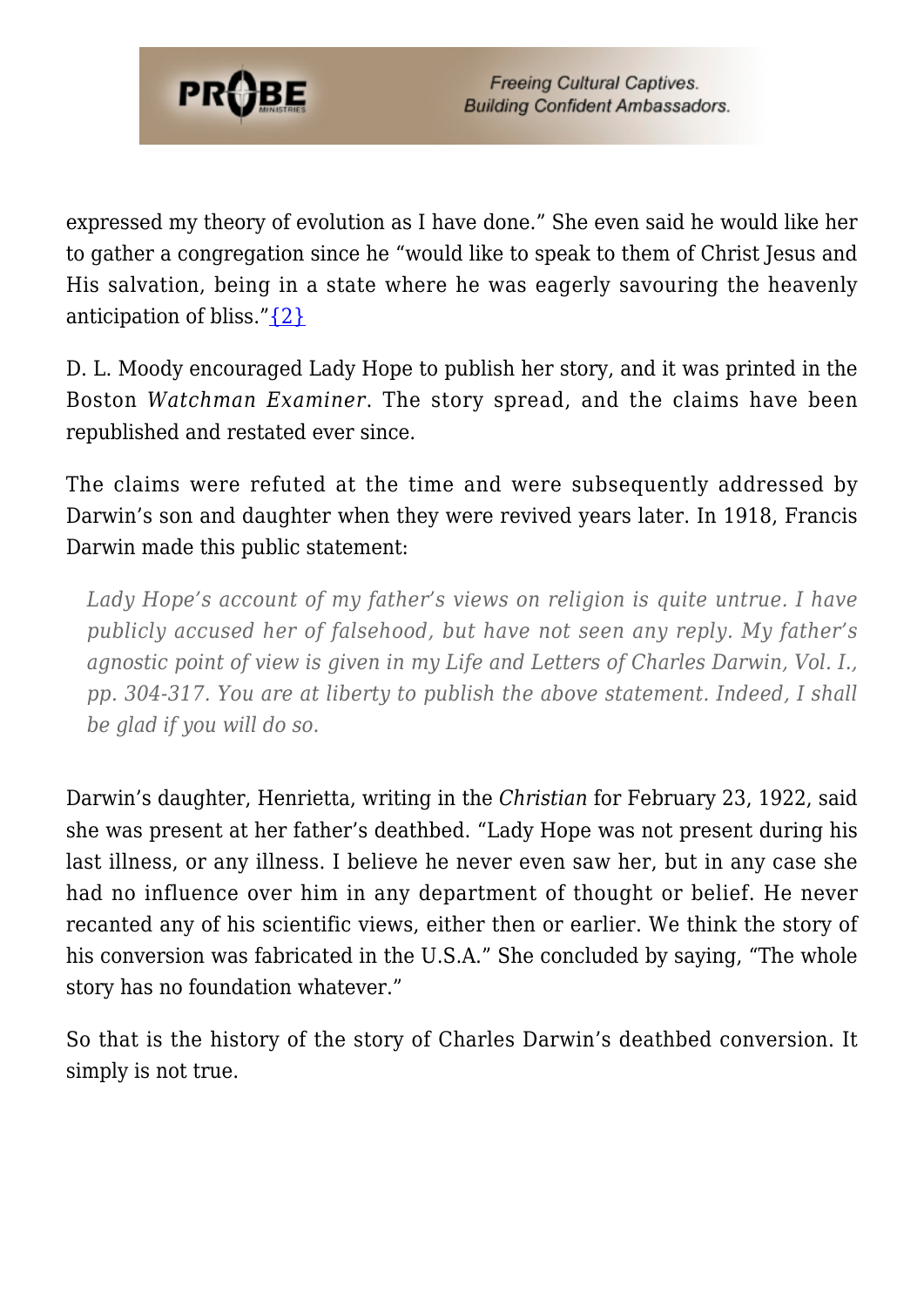

### **Satanic Affiliations**

Now I would like to conclude by looking at rumors linking various individuals and groups to Satan.

One individual linked to Satan is J. K. Rowling, the author of the best-selling *Harry Potter* series. Although we at Probe have expressed some concern over the books, we believe some of the criticism concerning her has been unfair. One purported quotation making the rounds comes from a satirical publication known as *The Onion*. Supposedly she says, "I think it's absolute rubbish to protest children's books on the grounds that they are luring children to Satan. People should be praising them for that! These books guide children to an understanding that the weak, idiotic Son of God is a living hoax who will be humiliated when the rain of fire comes." The quote goes on to use pornographic language.

Editors at *The Onion* made up the quote along with just about everything else in the article. The fictitious article includes mock quotes from blaspheming children planning satanic rituals. It claimed that fourteen million American children have joined the Church of Satan because of the *Harry Potter* series. Unfortunately, many Christians did not understand that the magazine is a blatantly satirical tabloid attempting to lampoon Christians concerned about the *Harry Potter* series.

A similar rumor surfaced in the 1980s when chain letters and petitions supposedly documented that the Procter & Gamble symbol was really a satanic symbol. According to the story, the company's historic "man in the moon" symbol was the devil. And Procter & Gamble executives supposedly appeared on a TV talk show (Phil Donahue or Sally Jesse Raphael) to boast that their company gave some of their profits to the Church of Satan.

I think the lesson this week is that Christians should be more discerning. If you receive a letter or e-mail full of sensational information, you should ask yourself